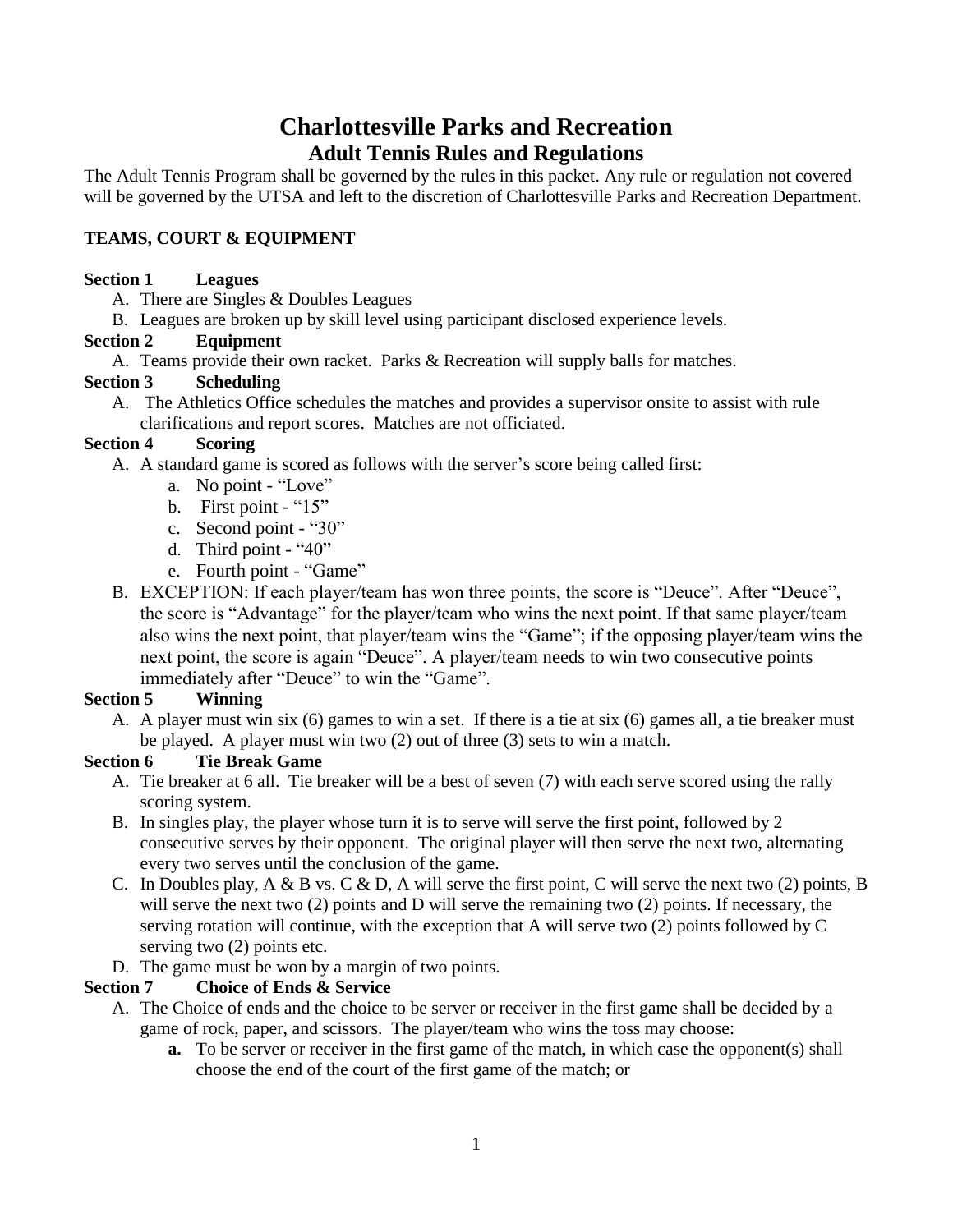- **b.** The end of the court for the first game of the match, in which case the opponent(s) shall choose to be server or receiver for the first game of the match; or
- **c.** Require the opponent(s) to make one of the above choices.

# **Section 8 Change of Ends**

- A. The players shall change ends at the end of the first, third, and every subsequent odd game of each set.
- B. The players shall also change ends at the end of each set unless the total number of games in that set is even, in which case the players change ends at the end of the first game of the next set.
- C. During a tie-break game, players shall change ends after six points.

# **Section 9 The Ball**

- A. Unless a fault or let is called, the ball is in play from the moment the server hits the ball, and remains in play until the point is decided.
- B. If a ball touches a line, it is regarded as touching the court bounded by that line
- C. If the ball in play touches a permanent fixture after it has hit the correct court, the player who hit the ball wins the point.
- D. If the ball in play touches a permanent fixture before it hits the ground, the player who hit the ball loses the point.

# **Section 10 Order of Service**

- A. At the end of each standard game, the receiver shall become the server and the server shall become the receiver for the next game.
- B. In doubles, the team due to serve in the first game of each set shall decide which player shall serve for that game. Similarly, before the second game starts, their opponents shall decide which player shall serve for that game. The partner of the player who served in the first game shall serve in the third game and the partner of the player who served in the second game shall serve in the fourth game. This rotation shall continue until the end of the set.

# **Section 11 Serving**

- A. When serving in a standard game, the server shall stand behind alternate halves of the court, starting from the right half of the court in every game.
- B. In a tie-break game, the service shall be served from behind alternate halves of the court, with the first served from the right half of the court.
- C. The service shall pass over the net and hit the service court diagonally opposite, before the receiver returns it.

# **Section 12 Service Fault**

- A. The serve is a fault if:
	- a. The server commits a foot fault or serves into the wrong area of the court; or
	- b. The server misses the ball when trying to hit it; or
	- c. The ball served touches a permanent fixture, singles stick or net post before it hits the ground; or
	- d. The ball served touches the server or server's partner, or anything the server or server's partner is wearing or carrying.
- B. A player may toss the ball and then decide not to hit it. However, the player must catch the ball or let it bounce and then promptly serve again.

# **Section 13 Second Service**

A. If the first service is a fault, the server shall serve again without delay from behind the same half of the court from which that fault was served, unless the service was from the wrong half.

# **Section 14 When to Serve & Receive**

A. The server shall not serve until the receiver is ready. However, the receiver shall play to the reasonable pace of the serve and shall be ready to receive within a reasonable time of the server being ready.